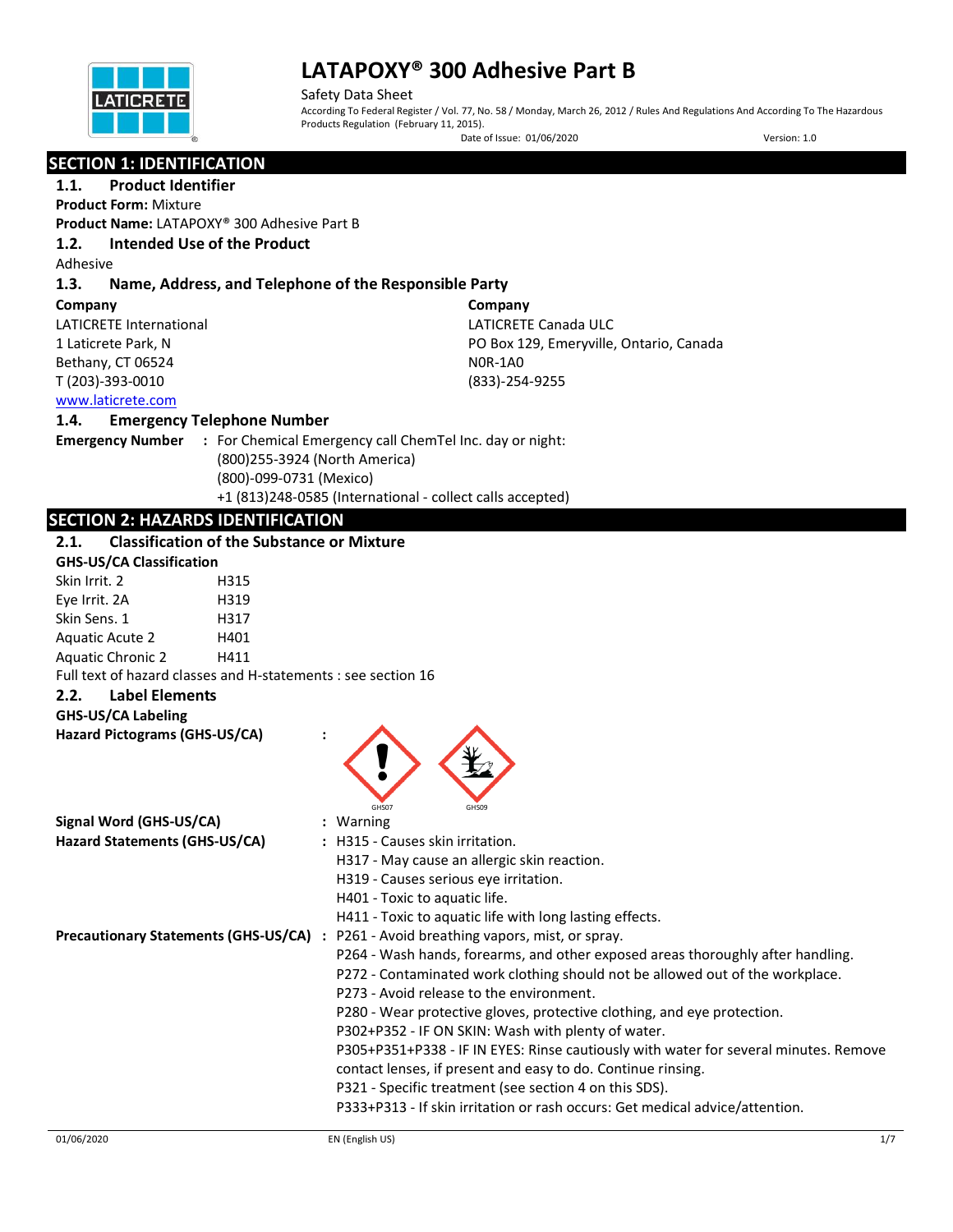Safety Data Sheet

According To Federal Register / Vol. 77, No. 58 / Monday, March 26, 2012 / Rules And Regulations And According To The Hazardous Products Regulation (February 11, 2015).

P337+P313 - If eye irritation persists: Get medical advice/attention.

P362+P364 - Take off contaminated clothing and wash it before reuse.

P391 - Collect spillage.

P501 - Dispose of contents/container in accordance with local, regional, national, and international regulations.

# **2.3. Other Hazards**

Exposure may aggravate pre-existing eye, skin, or respiratory conditions.

## **2.4. Unknown Acute Toxicity (GHS-US/CA)**

No data available

## **SECTION 3: COMPOSITION/INFORMATION ON INGREDIENTS**

**3.1. Substance**

Not applicable

#### **3.2. Mixture**

| <b>Name</b>                                       | <b>Product Identifier</b> | $%$ $*$   | <b>GHS Ingredient Classification</b> |
|---------------------------------------------------|---------------------------|-----------|--------------------------------------|
| Oxirane, 2,2'-[(1-methylethylidene)bis(4,1-       | (CAS-No.) 25085-99-8      | $65 - 75$ | Skin Irrit. 2, H315                  |
| phenyleneoxymethylene)]bis-, homopolymer          |                           |           | Eye Irrit. 2A, H319                  |
|                                                   |                           |           | Skin Sens. 1, H317                   |
|                                                   |                           |           | Aquatic Acute 2, H401                |
|                                                   |                           |           | Aquatic Chronic 2, H411              |
| Formaldehyde, polymer with (chloromethyl) oxirane | (CAS-No.) 9003-36-5       | $15 - 25$ | Skin Irrit. 2, H315                  |
| and phenol                                        |                           |           | Skin Sens. 1, H317                   |
|                                                   |                           |           | Aquatic Chronic 2, H411              |
| Alkyl (C12-14) glycidyl ether                     | (CAS-No.) 68609-97-2      | $10 - 20$ | Skin Irrit. 2, H315                  |
|                                                   |                           |           | Skin Sens. 1, H317                   |

Full text of H-phrases: see section 16

\*Percentages are listed in weight by weight percentage (w/w%) for liquid and solid ingredients. Gas ingredients are listed in volume by volume percentage (v/v%).

# **SECTION 4: FIRST AID MEASURES**

## **4.1. Description of First-aid Measures**

**General:** Never give anything by mouth to an unconscious person. If you feel unwell, seek medical advice (show the label where possible).

**Inhalation:** When symptoms occur: go into open air and ventilate suspected area. Obtain medical attention if breathing difficulty persists.

**Skin Contact:** Remove contaminated clothing. Immediately drench affected area with water for at least 15 minutes. Obtain medical attention if irritation/rash develops or persists.

**Eye Contact:** Immediately rinse with water for at least 15 minutes. Remove contact lenses, if present and easy to do. Continue rinsing. Obtain medical attention.

**Ingestion:** Rinse mouth. Do NOT induce vomiting. Obtain medical attention.

## **4.2. Most Important Symptoms and Effects Both Acute and Delayed**

**General:** Causes skin irritation. Causes serious eye irritation. Skin sensitization.

**Inhalation:** Prolonged exposure may cause irritation.

**Skin Contact:** May cause an allergic skin reaction. Redness, pain, swelling, itching, burning, dryness, and dermatitis.

**Eye Contact:** Contact causes severe irritation with redness and swelling of the conjunctiva.

**Ingestion:** Ingestion may cause adverse effects.

**Chronic Symptoms:** None known.

## **4.3. Indication of Any Immediate Medical Attention and Special Treatment Needed**

If exposed or concerned, get medical advice and attention. If medical advice is needed, have product container or label at hand.

# **SECTION 5: FIRE-FIGHTING MEASURES**

## **5.1. Extinguishing Media**

**Suitable Extinguishing Media:** Water spray, fog, carbon dioxide (CO<sub>2</sub>), alcohol-resistant foam, or dry chemical. **Unsuitable Extinguishing Media:** Do not use a heavy water stream. Use of heavy stream of water may spread fire.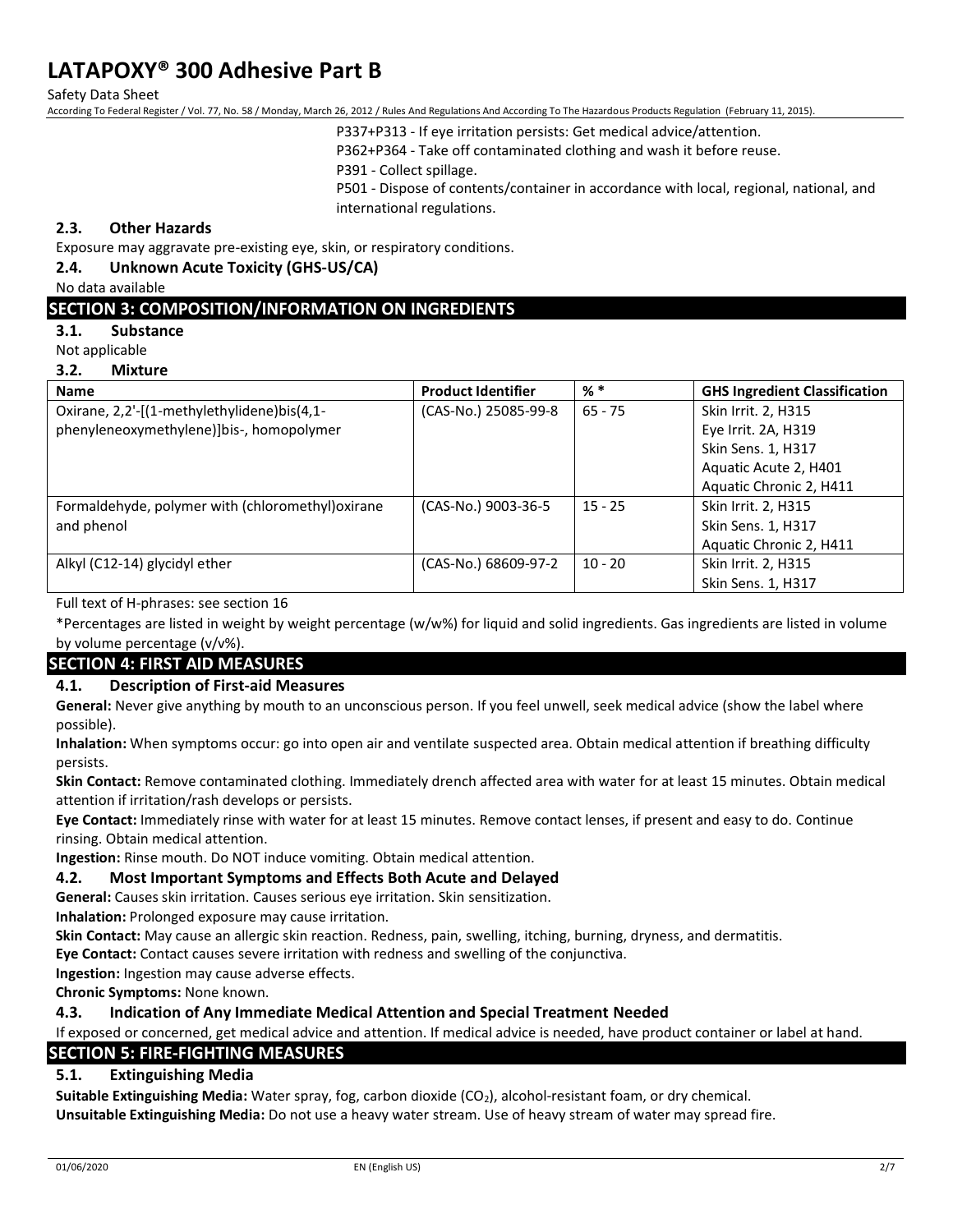Safety Data Sheet

According To Federal Register / Vol. 77, No. 58 / Monday, March 26, 2012 / Rules And Regulations And According To The Hazardous Products Regulation (February 11, 2015).

#### **5.2. Special Hazards Arising From the Substance or Mixture**

**Fire Hazard:** Not considered flammable but may burn at high temperatures.

**Explosion Hazard:** Product is not explosive.

**Reactivity:** Hazardous reactions will not occur under normal conditions. Reacts with water and moisture in air liberating methanol.

# **5.3. Advice for Firefighters**

**Precautionary Measures Fire:** Exercise caution when fighting any chemical fire.

**Firefighting Instructions:** Use water spray or fog for cooling exposed containers.

**Protection During Firefighting:** Do not enter fire area without proper protective equipment, including respiratory protection.

**Hazardous Combustion Products**: Carbon oxides (CO, CO2). Phenolic compounds. Smoke. Silicon oxides.

**Other Information:** Do not allow run-off from fire fighting to enter drains or water courses.

# **5.4. Reference to Other Sections**

Refer to Section 9 for flammability properties.

# **SECTION 6: ACCIDENTAL RELEASE MEASURES**

## **6.1. Personal Precautions, Protective Equipment and Emergency Procedures**

**General Measures:** Avoid breathing (vapor, mist, spray). Do not get in eyes, on skin, or on clothing. Avoid all contact with skin, eyes, or clothing.

#### **6.1.1. For Non-Emergency Personnel**

**Protective Equipment:** Use appropriate personal protective equipment (PPE).

**Emergency Procedures:** Evacuate unnecessary personnel.

## **6.1.2. For Emergency Personnel**

**Protective Equipment:** Equip cleanup crew with proper protection.

**Emergency Procedures:** Upon arrival at the scene, a first responder is expected to recognize the presence of dangerous goods, protect oneself and the public, secure the area, and call for the assistance of trained personnel as soon as conditions permit. Ventilate area.

#### **6.2. Environmental Precautions**

Prevent entry to sewers and public waters. Avoid release to the environment. Collect spillage.

## **6.3. Methods and Materials for Containment and Cleaning Up**

**For Containment:** Contain any spills with dikes or absorbents to prevent migration and entry into sewers or streams.

**Methods for Cleaning Up:** Clean up spills immediately and dispose of waste safely. Transfer spilled material to a suitable container for disposal. Contact competent authorities after a spill.

## **6.4. Reference to Other Sections**

See Section 8 for exposure controls and personal protection and Section 13 for disposal considerations.

# **SECTION 7: HANDLING AND STORAGE**

# **7.1. Precautions for Safe Handling**

**Additional Hazards When Processed:** This product contains an epoxy resin. Polymerization can be catalyzed by: acids, lewis acids, amines, strong bases. Masses of more than one pound (0.5 kg) of product plus an aliphatic amine will cause irreversible polymerization with considerable heat build-up.

**Precautions for Safe Handling:** Avoid contact with skin, eyes and clothing. Wash hands and other exposed areas with mild soap and water before eating, drinking or smoking and when leaving work. Avoid breathing vapors, mist, spray.

**Hygiene Measures:** Handle in accordance with good industrial hygiene and safety procedures.

## **7.2. Conditions for Safe Storage, Including Any Incompatibilities**

**Technical Measures:** Comply with applicable regulations.

**Storage Conditions:** Keep container closed when not in use. Store in a dry, cool place. Keep/Store away from direct sunlight, extremely high or low temperatures and incompatible materials.

**Incompatible Materials:** Strong acids, strong bases, strong oxidizers. Peroxides. Water, humidity. Amines.

## **7.3. Specific End Use(s)**

Adhesive

# **SECTION 8: EXPOSURE CONTROLS/PERSONAL PROTECTION**

# **8.1. Control Parameters**

For substances listed in section 3 that are not listed here, there are no established exposure limits from the manufacturer, supplier, importer, or the appropriate advisory agency including: ACGIH (TLV), AIHA (WEEL), NIOSH (REL), OSHA (PEL), or Canadian provincial governments.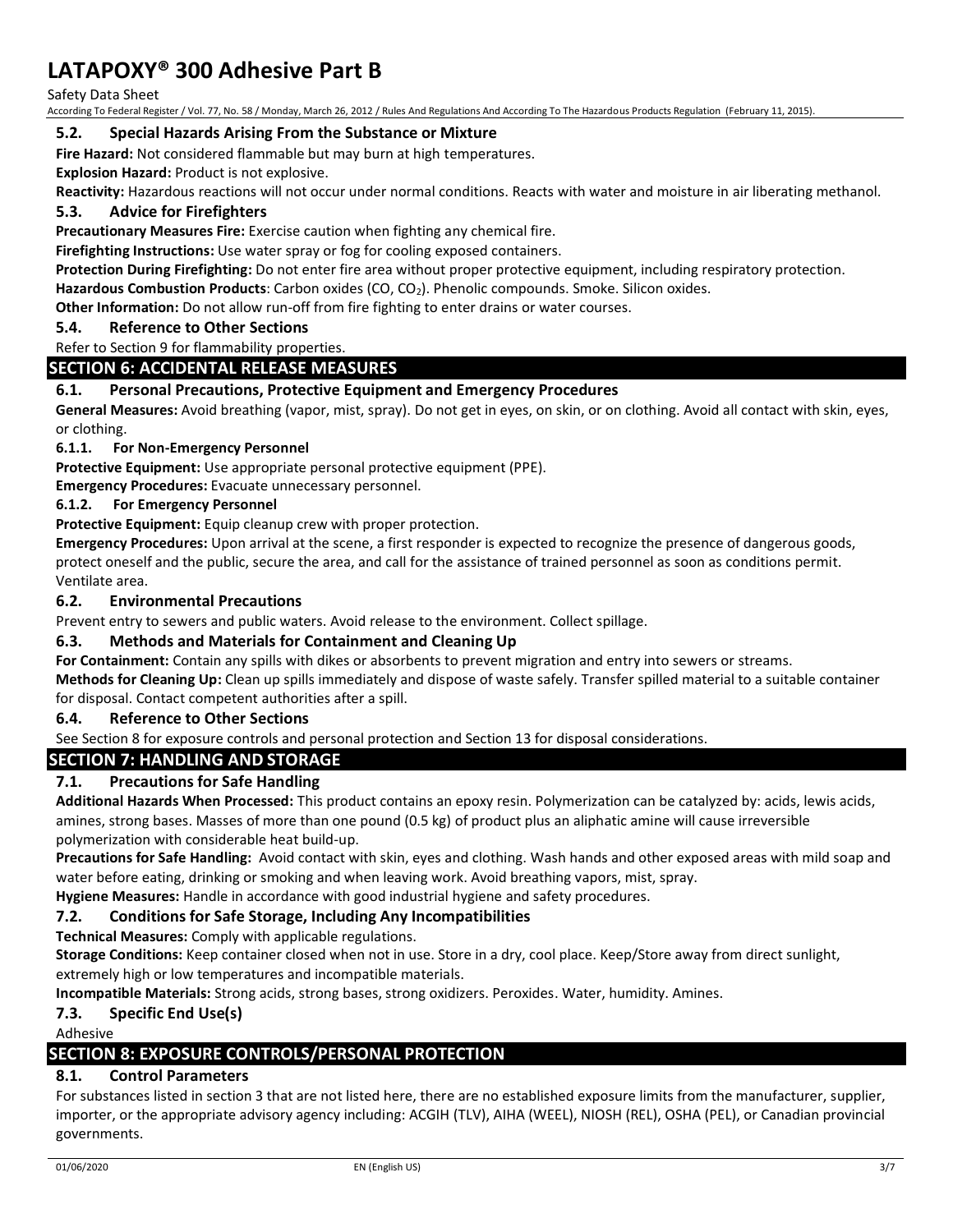Safety Data Sheet

According To Federal Register / Vol. 77, No. 58 / Monday, March 26, 2012 / Rules And Regulations And According To The Hazardous Products Regulation (February 11, 2015).

# **8.2. Exposure Controls**

**Appropriate Engineering Controls:** Emergency eye wash fountains and safety showers should be available in the immediate vicinity of any potential exposure. Ensure adequate ventilation, especially in confined areas. Ensure all national/local regulations are observed.

**Personal Protective Equipment:** Gloves. Protective clothing. Protective goggles.



**Materials for Protective Clothing:** Chemically resistant materials and fabrics.

**Hand Protection:** Wear protective gloves.

**Eye and Face Protection:** Chemical safety goggles.

**Skin and Body Protection:** Wear suitable protective clothing.

**Respiratory Protection:** If exposure limits are exceeded or irritation is experienced, approved respiratory protection should be worn. In case of inadequate ventilation, oxygen deficient atmosphere, or where exposure levels are not known wear approved respiratory protection.

**Other Information:** When using, do not eat, drink or smoke.

#### **SECTION 9: PHYSICAL AND CHEMICAL PROPERTIES**

**9.1. Information on Basic Physical and Chemical Properties**

| <b>Physical State</b>                                                                                                                                                                                                                                                                                                                                                                                                                                        | $\ddot{\cdot}$       | Liquid                   |
|--------------------------------------------------------------------------------------------------------------------------------------------------------------------------------------------------------------------------------------------------------------------------------------------------------------------------------------------------------------------------------------------------------------------------------------------------------------|----------------------|--------------------------|
| Appearance                                                                                                                                                                                                                                                                                                                                                                                                                                                   |                      | Off-white viscous liquid |
| Odor                                                                                                                                                                                                                                                                                                                                                                                                                                                         |                      | Ammonia                  |
| <b>Odor Threshold</b>                                                                                                                                                                                                                                                                                                                                                                                                                                        | $\ddot{\cdot}$       | Not available            |
| рH                                                                                                                                                                                                                                                                                                                                                                                                                                                           |                      | Not available            |
| <b>Evaporation Rate</b>                                                                                                                                                                                                                                                                                                                                                                                                                                      |                      | Not available            |
| <b>Melting Point</b>                                                                                                                                                                                                                                                                                                                                                                                                                                         | ٠                    | Not available            |
| <b>Freezing Point</b>                                                                                                                                                                                                                                                                                                                                                                                                                                        |                      | Not available            |
| <b>Boiling Point</b>                                                                                                                                                                                                                                                                                                                                                                                                                                         |                      | Not available            |
| <b>Flash Point</b>                                                                                                                                                                                                                                                                                                                                                                                                                                           |                      | Not available            |
| <b>Auto-ignition Temperature</b>                                                                                                                                                                                                                                                                                                                                                                                                                             | $\ddot{\phantom{a}}$ | Not available            |
| <b>Decomposition Temperature</b>                                                                                                                                                                                                                                                                                                                                                                                                                             |                      | Not available            |
| Flammability (solid, gas)                                                                                                                                                                                                                                                                                                                                                                                                                                    |                      | Not applicable           |
| <b>Lower Flammable Limit</b>                                                                                                                                                                                                                                                                                                                                                                                                                                 | $\ddot{\phantom{a}}$ | Not available            |
| <b>Upper Flammable Limit</b>                                                                                                                                                                                                                                                                                                                                                                                                                                 |                      | Not available            |
| <b>Vapor Pressure</b>                                                                                                                                                                                                                                                                                                                                                                                                                                        |                      | Not available            |
| Relative Vapor Density at 20°C                                                                                                                                                                                                                                                                                                                                                                                                                               |                      | Not available            |
| <b>Relative Density</b>                                                                                                                                                                                                                                                                                                                                                                                                                                      | ٠                    | Not available            |
| <b>Specific Gravity</b>                                                                                                                                                                                                                                                                                                                                                                                                                                      |                      | 1.1                      |
| Solubility                                                                                                                                                                                                                                                                                                                                                                                                                                                   |                      | Insoluble in water       |
| <b>Partition Coefficient: N-Octanol/Water</b>                                                                                                                                                                                                                                                                                                                                                                                                                |                      | Not available            |
| <b>Viscosity</b>                                                                                                                                                                                                                                                                                                                                                                                                                                             |                      | Not available            |
| $\mathcal{L} = \mathcal{L} = \mathcal{L} = \mathcal{L} = \mathcal{L} = \mathcal{L} = \mathcal{L} = \mathcal{L} = \mathcal{L} = \mathcal{L} = \mathcal{L} = \mathcal{L} = \mathcal{L} = \mathcal{L} = \mathcal{L} = \mathcal{L} = \mathcal{L} = \mathcal{L} = \mathcal{L} = \mathcal{L} = \mathcal{L} = \mathcal{L} = \mathcal{L} = \mathcal{L} = \mathcal{L} = \mathcal{L} = \mathcal{L} = \mathcal{L} = \mathcal{L} = \mathcal{L} = \mathcal{L} = \mathcal$ |                      |                          |

## **SECTION 10: STABILITY AND REACTIVITY**

**10.1. Reactivity:** Hazardous reactions will not occur under normal conditions. Reacts with water and moisture in air liberating methanol.

**10.2. Chemical Stability:** Stable under recommended handling and storage conditions (see section 7).

**10.3. Possibility of Hazardous Reactions:** Polymerization will not occur by itself, however this product in the presence of an aliphatic amine may cause irreversible polymerization with considerable heat build-up.

**10.4. Conditions to Avoid:** Direct sunlight, extremely high or low temperatures, and incompatible materials.

**10.5. Incompatible Materials:** Strong acids, strong bases, strong oxidizers. Peroxides. Water, humidity. Amines.

**10.6. Hazardous Decomposition Products:** Thermal decomposition may produce: Phenolic compounds. Carbon monoxide.

## **SECTION 11: TOXICOLOGICAL INFORMATION**

**11.1. Information on Toxicological Effects - Product**

**Acute Toxicity (Oral):** Not classified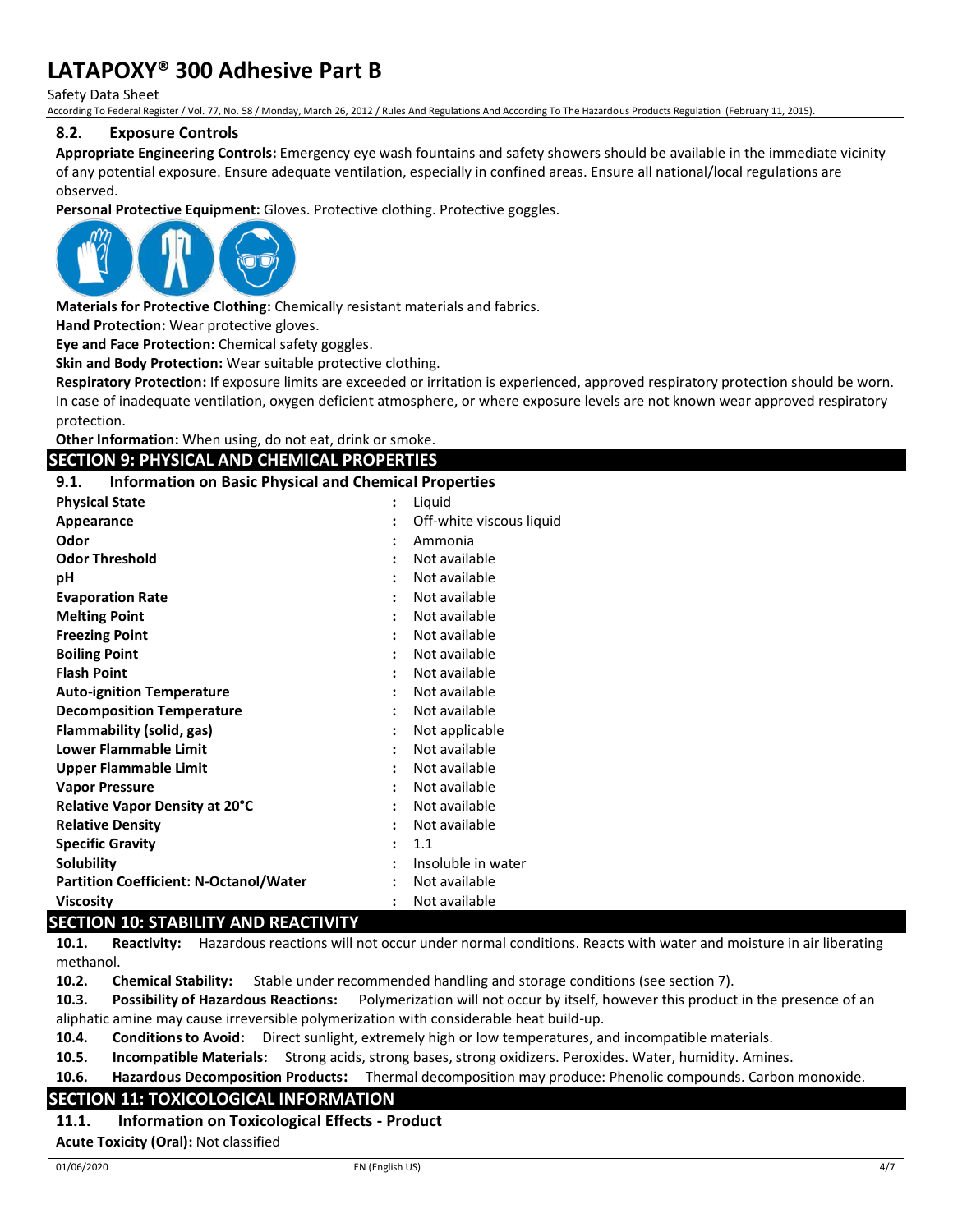Safety Data Sheet

According To Federal Register / Vol. 77, No. 58 / Monday, March 26, 2012 / Rules And Regulations And According To The Hazardous Products Regulation (February 11, 2015).

**Acute Toxicity (Dermal):** Not classified

**Acute Toxicity (Inhalation):** Not classified

**LD50 and LC50 Data:** Not available

**Skin Corrosion/Irritation:** Causes skin irritation.

**Eye Damage/Irritation:** Causes serious eye irritation.

**Respiratory or Skin Sensitization:** May cause an allergic skin reaction.

**Germ Cell Mutagenicity:** Not classified

**Carcinogenicity:** Not classified

**Specific Target Organ Toxicity (Repeated Exposure):** Not classified

**Reproductive Toxicity:** Not classified

**Specific Target Organ Toxicity (Single Exposure):** Not classified

**Aspiration Hazard:** Not classified

**Symptoms/Injuries After Inhalation:** Prolonged exposure may cause irritation.

**Symptoms/Injuries After Skin Contact:** May cause an allergic skin reaction. Redness, pain, swelling, itching, burning, dryness, and dermatitis.

**Symptoms/Injuries After Eye Contact:** Contact causes severe irritation with redness and swelling of the conjunctiva.

**Symptoms/Injuries After Ingestion:** Ingestion may cause adverse effects.

**Chronic Symptoms:** None known.

# **11.2. Information on Toxicological Effects - Ingredient(s)**

**LD50 and LC50 Data:**

| Formaldehyde, polymer with (chloromethyl) oxirane and phenol (9003-36-5) |              |  |
|--------------------------------------------------------------------------|--------------|--|
| LD50 Oral Rat                                                            | $>2$ g/kg    |  |
| Alkyl (C12-14) glycidyl ether (68609-97-2)                               |              |  |
| LD50 Oral Rat                                                            | 17100 mg/kg  |  |
| <b>LD50 Dermal Rabbit</b>                                                | > 3987 mg/kg |  |
| CECTION 43. FCOLOGICAL INFODUATION                                       |              |  |

# **SECTION 12: ECOLOGICAL INFORMATION**

**12.1. Toxicity**

**Ecology - General:** Toxic to aquatic life with long lasting effects.

| Formaldehyde, polymer with (chloromethyl) oxirane and phenol (9003-36-5) |                                                         |
|--------------------------------------------------------------------------|---------------------------------------------------------|
| LOEC (Acute)                                                             | 0.3 mg/l Daphnia magna                                  |
| <b>NOEC Chronic Crustacea</b>                                            | 0.3 mg/l Daphnia magna                                  |
| <b>Persistence and Degradability</b><br>12.2.                            |                                                         |
| LATAPOXY <sup>®</sup> 300 Adhesive Part B                                |                                                         |
| <b>Persistence and Degradability</b>                                     | May cause long-term adverse effects in the environment. |
| <b>Bioaccumulative Potential</b><br>12.3.                                |                                                         |
| LATAPOXY <sup>®</sup> 300 Adhesive Part B                                |                                                         |
| <b>Bioaccumulative Potential</b>                                         | Not established.                                        |

**12.4.** Mobility in Soil Not available

## **12.5. Other Adverse Effects**

**Other Information:** Avoid release to the environment.

# **SECTION 13: DISPOSAL CONSIDERATIONS**

# **13.1. Waste treatment methods**

**Waste Disposal Recommendations:** Dispose of contents/container in accordance with local, regional, national, territorial, provincial, and international regulations.

**Ecology - Waste Materials:** Avoid release to the environment. This material is hazardous to the aquatic environment. Keep out of sewers and waterways.

# **SECTION 14: TRANSPORT INFORMATION**

The shipping description(s) stated herein were prepared in accordance with certain assumptions at the time the SDS was authored, and can vary based on a number of variables that may or may not have been known at the time the SDS was issued.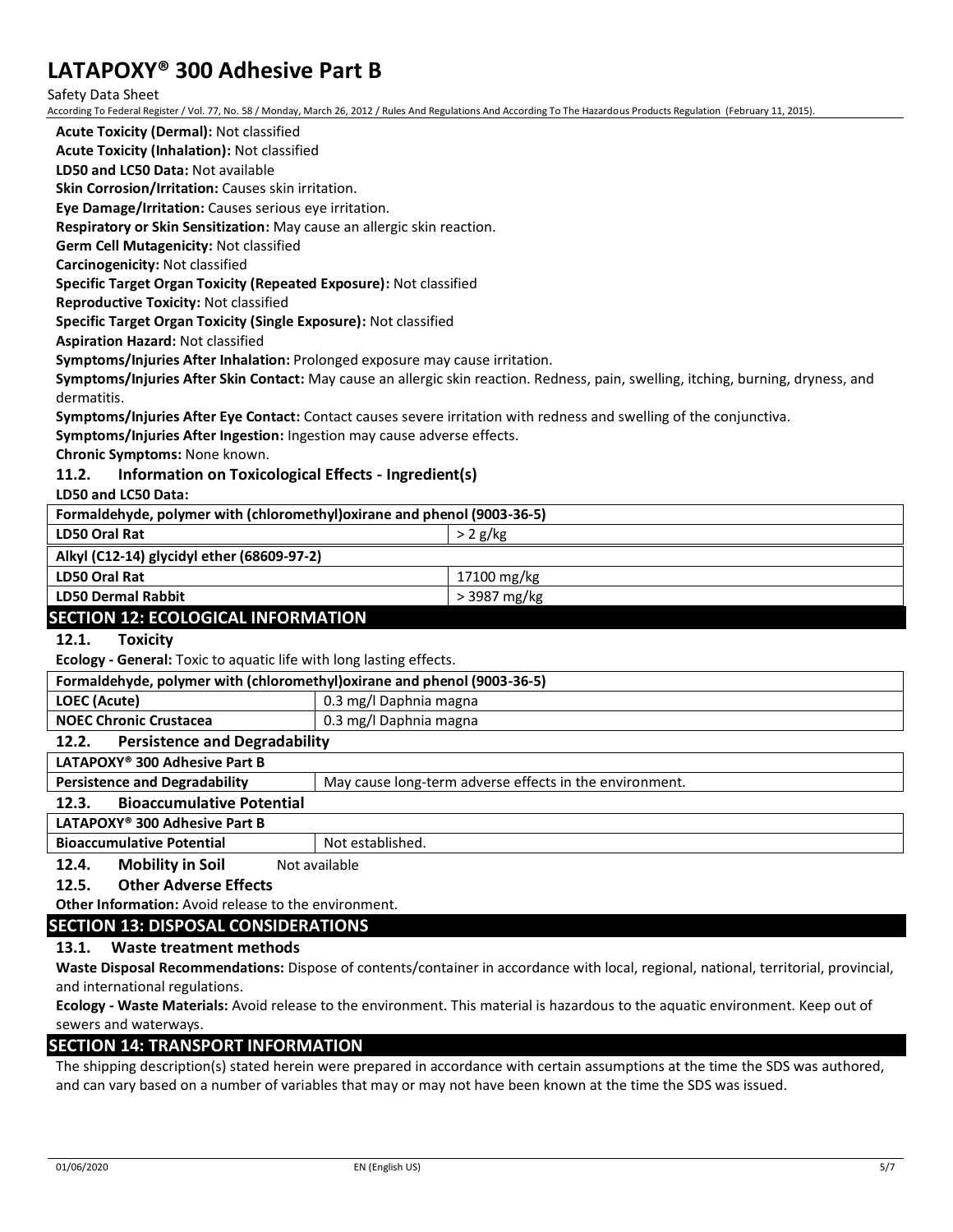Safety Data Sheet

According To Federal Register / Vol. 77, No. 58 / Monday, March 26, 2012 / Rules And Regulations And According To The Hazardous Products Regulation (February 11, 2015).

| 14.1.<br>In Accordance with DOT                                           |                                         |                                                                                                  |  |
|---------------------------------------------------------------------------|-----------------------------------------|--------------------------------------------------------------------------------------------------|--|
| <b>Proper Shipping Name</b>                                               |                                         | : ENVIRONMENTALLY HAZARDOUS SUBSTANCES, LIQUID, N.O.S.(Oxirane, 2,2'-[(1-                        |  |
|                                                                           |                                         | methylethylidene)bis(4,1-phenyleneoxymethylene)]bis-, homopolymer, Formaldehyde, polymer         |  |
|                                                                           | with (chloromethyl) oxirane and phenol) |                                                                                                  |  |
| <b>Hazard Class</b>                                                       | : 9                                     |                                                                                                  |  |
| <b>Identification Number</b>                                              | : UN3082                                |                                                                                                  |  |
| <b>Label Codes</b>                                                        | : 9                                     |                                                                                                  |  |
| <b>Packing Group</b>                                                      | : III                                   |                                                                                                  |  |
| <b>Marine Pollutant</b>                                                   | : Marine pollutant                      |                                                                                                  |  |
| <b>ERG Number</b>                                                         | : 171                                   |                                                                                                  |  |
| 14.2.<br>In Accordance with IMDG                                          |                                         |                                                                                                  |  |
| <b>Proper Shipping Name</b>                                               |                                         | : ENVIRONMENTALLY HAZARDOUS SUBSTANCE, LIQUID, N.O.S. (Oxirane, 2,2'-[(1-                        |  |
|                                                                           |                                         | methylethylidene)bis(4,1-phenyleneoxymethylene)]bis-, homopolymer, Formaldehyde, polymer         |  |
|                                                                           | with (chloromethyl) oxirane and phenol) |                                                                                                  |  |
| <b>Hazard Class</b>                                                       | : 9                                     |                                                                                                  |  |
| <b>Identification Number</b>                                              | : UN3082                                |                                                                                                  |  |
| <b>Label Codes</b>                                                        | : 9                                     |                                                                                                  |  |
| <b>Packing Group</b>                                                      | $: \mathbb{H}$                          |                                                                                                  |  |
| EmS-No. (Fire)                                                            | : F-A                                   |                                                                                                  |  |
| EmS-No. (Spillage)                                                        | $: S-F$                                 |                                                                                                  |  |
| <b>Marine pollutant</b>                                                   | : Marine pollutant                      |                                                                                                  |  |
| 14.3.<br>In Accordance with IATA                                          |                                         |                                                                                                  |  |
| <b>Proper Shipping Name</b>                                               |                                         | : ENVIRONMENTALLY HAZARDOUS SUBSTANCE, LIQUID, N.O.S. (Oxirane, 2,2'-[(1-                        |  |
|                                                                           |                                         | methylethylidene)bis(4,1-phenyleneoxymethylene)]bis-, homopolymer, Formaldehyde, polymer         |  |
|                                                                           | with (chloromethyl) oxirane and phenol) |                                                                                                  |  |
| <b>Hazard Class</b>                                                       | : 9                                     |                                                                                                  |  |
| <b>Identification Number</b>                                              | : UN3082                                |                                                                                                  |  |
| <b>Label Codes</b>                                                        | : 9                                     |                                                                                                  |  |
| <b>Packing Group</b>                                                      | $: \mathbb{H}$                          |                                                                                                  |  |
| <b>ERG Code (IATA)</b>                                                    | : 9L                                    |                                                                                                  |  |
| 14.4.<br>In Accordance with TDG                                           |                                         |                                                                                                  |  |
| <b>Proper Shipping Name</b>                                               |                                         | : ENVIRONMENTALLY HAZARDOUS SUBSTANCE, LIQUID, N.O.S. (Oxirane, 2,2'-[(1-                        |  |
|                                                                           |                                         | methylethylidene)bis(4,1-phenyleneoxymethylene)]bis-, homopolymer, Formaldehyde, polymer         |  |
|                                                                           | with (chloromethyl) oxirane and phenol) |                                                                                                  |  |
| <b>Hazard Class</b>                                                       | : 9                                     |                                                                                                  |  |
| <b>Identification Number</b>                                              | : UN3082                                |                                                                                                  |  |
| <b>Label Codes</b>                                                        | : 9                                     |                                                                                                  |  |
| <b>Packing Group</b>                                                      | : 111                                   |                                                                                                  |  |
| <b>Marine Pollutant (TDG)</b>                                             | : Marine pollutant                      |                                                                                                  |  |
| <b>SECTION 15: REGULATORY INFORMATION</b>                                 |                                         |                                                                                                  |  |
| 15.1.<br><b>US Federal Regulations</b>                                    |                                         |                                                                                                  |  |
| LATAPOXY® 300 Adhesive Part B                                             |                                         |                                                                                                  |  |
| <b>SARA Section 311/312 Hazard Classes</b>                                |                                         | Health hazard - Respiratory or skin sensitization                                                |  |
|                                                                           |                                         | Health hazard - Skin corrosion or Irritation                                                     |  |
|                                                                           |                                         | Health hazard - Serious eye damage or eye irritation                                             |  |
|                                                                           |                                         | Oxirane, 2,2'-[(1-methylethylidene)bis(4,1-phenyleneoxymethylene)]bis-, homopolymer (25085-99-8) |  |
| Listed on the United States TSCA (Toxic Substances Control Act) inventory |                                         |                                                                                                  |  |
| <b>EPA TSCA Regulatory Flag</b>                                           |                                         | XU - XU - indicates a substance exempt from reporting under the                                  |  |
|                                                                           |                                         | Chemical Data Reporting Rule, (40 CFR 711).                                                      |  |

**Formaldehyde, polymer with (chloromethyl)oxirane and phenol (9003-36-5)** Listed on the United States TSCA (Toxic Substances Control Act) inventory **EPA TSCA Regulatory Flag EPA TSCA Regulatory Flag XU** - **indicates a substance exempt from reporting under the**